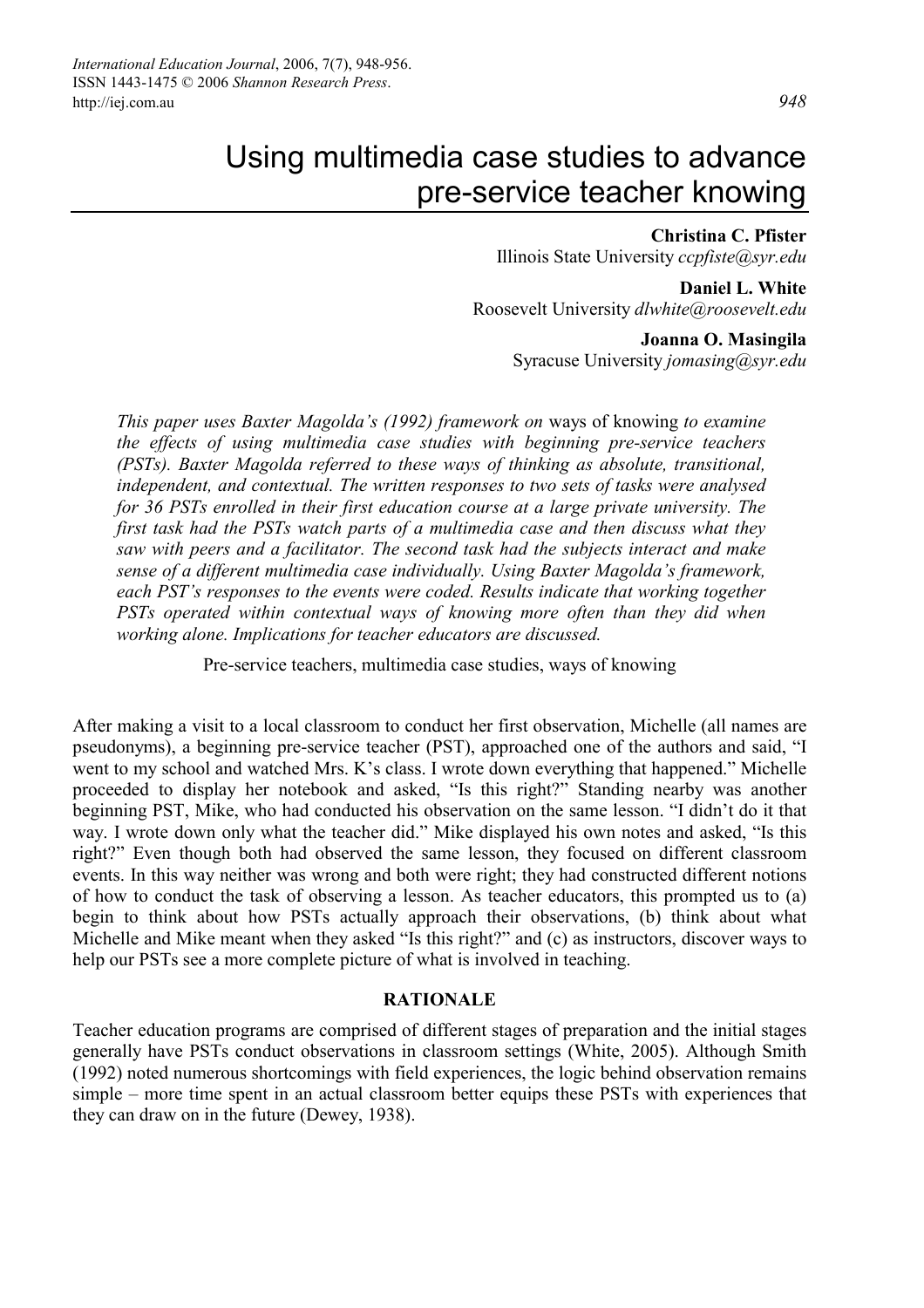The first two authors work with beginning (that is, first year) PSTs in courses designed to introduce them to teaching through college classroom experiences and observations in local P-12 classrooms. As Darling-Hammond (1997) noted, this balance of real classroom experiences with students, coupled with on-campus instruction is essential in preparing quality teachers who can better recognise and handle the complexities they may find in their future classrooms. Accordingly, the field experience classroom is intended to be an extension of their university class studies. The design of the course allows us to situate PSTs' learning in campus-based and field experiences. This is crucial to broadening student understandings because this learning is difficult to achieve in either setting alone (Darling-Hammond, 1997; Putnam and Borko, 2000).

PSTs generally come back from the field replete with anecdotes of their individual experiences. In our course, we create opportunities for PSTs to share the details of their experiences and prompt them to begin to interpret these experiences through larger educational philosophies. These opportunities assist PSTs to form shared understandings (Vygotsky, 1962) helping them gain a deeper appreciation for the events that have unfolded during their individual classroom observations.

Becoming a teacher involves the process of becoming a member of that community of practice. This means learning the language, theories, and daily practices of teachers. It is this process of becoming a teacher that is often complex for PSTs to understand because they initially lack the experience-based framework for making sense of what is happening in the classroom and for understanding what their host teachers are doing (Daring-Hammond and Rustique-Forrester, 1997). While PSTs generally want to express what they have experienced in their own observational settings, they are often unable to do so because they lack shared understandings of the complexities teachers face when facilitating classroom instruction. As Putnam and Borko (2000) noted about PSTs, "An important part of learning to teach is becoming enculturated into the teaching community – learning to think, talk, and act as a teacher" (p. 29). Therefore it is essential that PSTs begin to discuss what they are observing as important aspects of the classroom. This is problematic due to the distinct nature of their individual settings. Although the visits help connect class content to real-life applications, our PSTs lack a common experience on which to base their discussions (Masingila and Doerr, 2002). The problematic nature of this is inherent because PSTs are in distinct classrooms and have their own highly-individualised perspectives.

We believe that it is essential for PSTs, in discussions with their classmates who hold differing viewpoints, to acknowledge together the fact that teaching and learning exist in dynamic and fluid contexts. Gaining a sensitivity to the larger classroom context requires PSTs to be able to know and understand their experiences in different ways.

We chose to use multimedia case studies as a vehicle to allow our PSTs to construct common experiences to form a knowledge base for class discussions. In this paper we present (a) a theoretical discussion of the literature surrounding college students' ways of knowing and multimedia case studies, (b) a description of the multimedia technology we used, (c) the qualitative responses generated from student focus groups and content analysis of student work, and (d) implications for incorporating multimedia case studies as a tool for PSTs' learning.

## **THEORETICAL FRAMEWORK**

## **Ways of Knowing**

Several studies have focused on college students' development and tried to explain students' views of knowledge and ways of thinking. As described below, Perry (1970) places college students' views of knowledge on a continuum. Other researchers such as Belenky, Clinchy,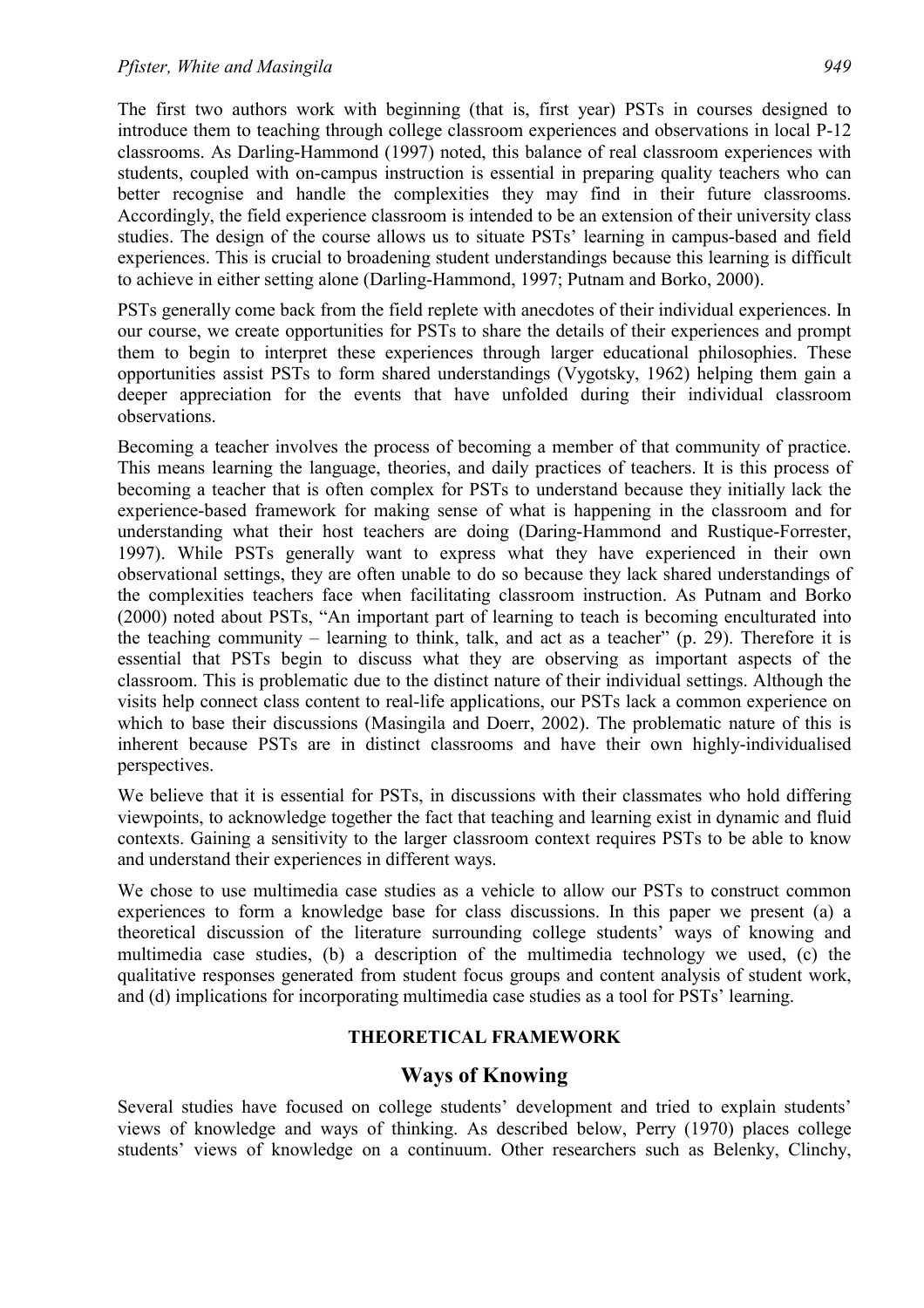Goldberger and Tarule (1986) and Baxter Magolda (1992), in critique of Perry, constructed their studies differently with the result being that they moved away from this notion of a continuum to see student views of knowledge as falling into different domains. In this section we present the general ideas of each researcher and then describe our use of Baxter Magolda's work as a framework for this study.

Perry (1970) conducted a longitudinal study on male college students, documenting the cognitive developmental stages men go through as they progress from college freshmen to college seniors. Students in the earliest category are at the level Perry called "dualism". This stage is characterised by an expectation that there is a right answer for every problem and professors will provide this answer. It is the job of the student to learn this so-called 'right' answer. As students mature, they move toward "relativism". Here knowledge is seen as much more contextual, less absolute, and events must be interpreted in context in order to make sense.

Belenky et al. (1986), recognising the fact that Perry's (1970) study was limited due to its focus only on male college students, studied a group of women that included both college students and non-students. Their results suggest that women's understanding of knowledge cannot be placed on a continuum. Rather, women use five perspectives to "understand and make meaning of their worlds" (p. 15). These five perspectives are: silence, received knowledge, subjective knowledge, procedural knowledge, and constructed knowledge.

Baxter Magolda (1992), building upon Perry (1970) and Belenky et al. (1986) decided to interview both male and female students to discover their epistemological views of knowledge. She concluded that students structured their beliefs representing movement into and out of four domains of knowledge. This is not presented as a continuum as Perry suggested, but rather Baxter Magolda's model privileges each domain of knowing equally. She found that people use different ways of thinking at different times; thus the same individual may think in different domains even during the same conversation.

Baxter Magolda referred to these ways of thinking as absolute, transitional, independent, and contextual. When thinking in the **absolute knowing** category, students display certain characteristics. For example, students such as our PSTs (e.g., the two students in the introduction) may view learning as an event where the teacher is the source for all knowledge and the teacher's role is to emphasise the content of lessons. Knowledge is seen as complete and fixed. When thinking in this way, PSTs see things as right or wrong. While observing in their host schools, PSTs' thinking in this way may quickly cast classroom events in light of their personal views and deem events as categorically good or bad.

The next type of knowing is **transitional knowing**. When thinking in this way, PSTs recognise that it is not sufficient simply to receive knowledge; the PST must also understand the knowledge. In their college classroom, PSTs thinking in this way may classify behaviours as good or bad. This is different from absolute thinking because they can explicitly offer an opinion about what they observe. However, they do not provide justification for their views. When knowing in the **independent** way, PSTs are able to express that a teacher's actions are one possible way of doing things, but there may be other ways of doing things that the teacher has not chosen. Here, PSTs consider a teacher's actions in light of how the PSTs themselves would proceed. In **contextual** knowing, PSTs exchange ideas with others including their instructor, their host teacher, and their peers. Here, the PST situates his or her thoughts within the larger context of the classroom. He or she is open to the ideas of others as long as others can support their thoughts with clear evidence.

Although Baxter Magolda (1992) framed this movement as a journey, she is careful not to present students' perspectives in a linear, progressive fashion. Baxter Magolda allows us to frame student growth without privileging any domain. We believe that due to the complexities involved in teaching and learning it is important to help PSTs recognise all ways of knowing, most especially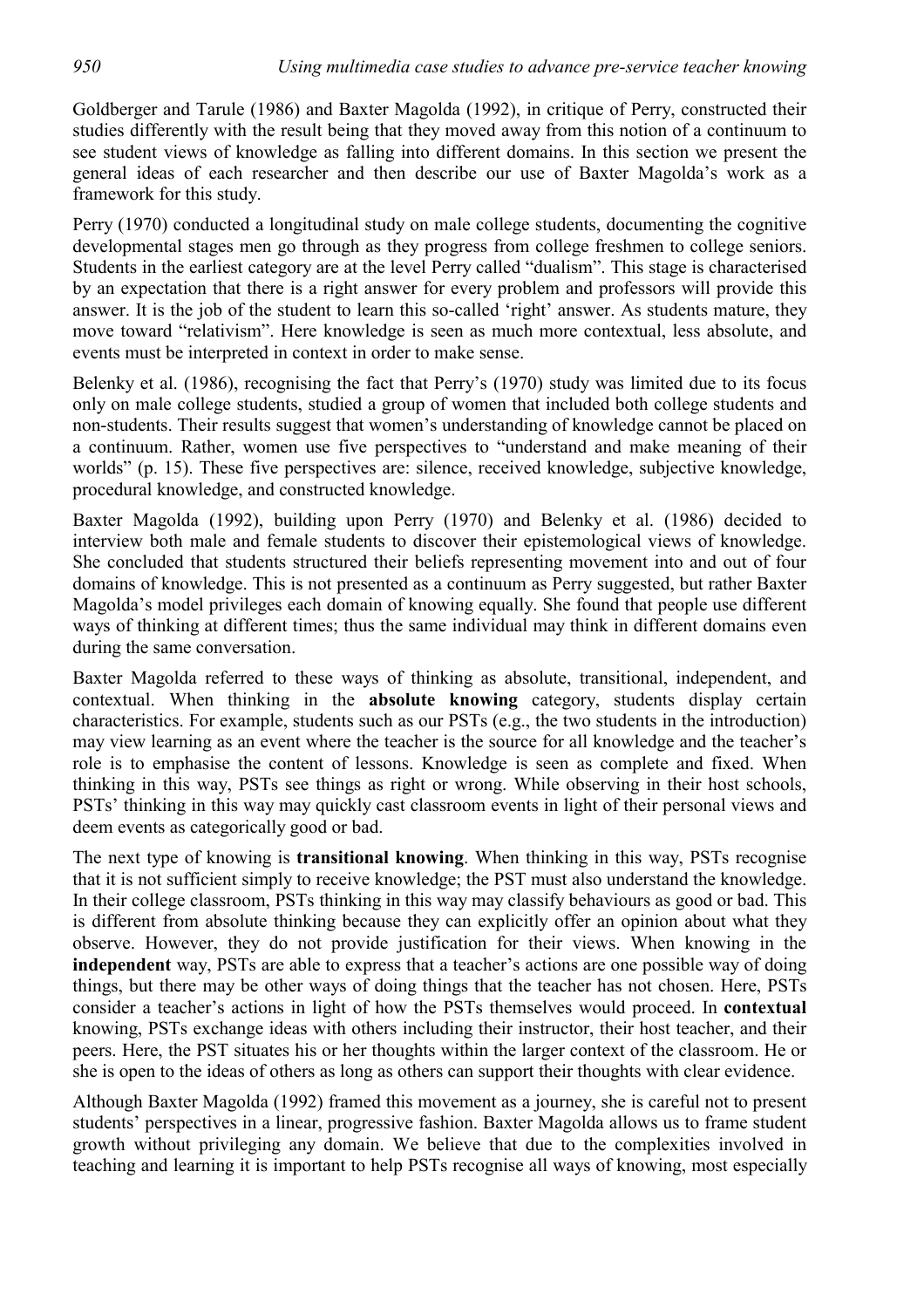we believe that it is essential that PSTs be able to operate within Baxter Magolda's realm of contextual knowing. It is in this realm that PSTs will encounter the complex world of real classrooms.

# **Multimedia Case Studies**

Case studies have been used in the education of physicians, lawyers, and business professionals for more than one hundred years (Carter, 1999). In these contexts, cases are used because they allow young practitioners, together with classmates, to expand their knowledge within the safe environment of the classroom. As Putnam and Borko (2000) argue, case studies may also be important for teacher education: "Rather than putting teachers in particular classroom settings, cases provide vicarious encounters with those settings. This experience of the setting may afford reflection and critical analysis that is not possible when acting in the setting" (p. 8). Thus, by using case studies, teacher educators can set up opportunities for PSTs to examine, with peers, classroom events and issues that are similar to those they may see in their own future practice (Doerr and Thompson, 2004; Masingila and Doerr, 2002). In examining what is currently known from research on the use of case studies in teacher education, it seems clear that cases are used in a variety of ways. In particular, case studies are used to help new teachers develop their critical reasoning skills as well as increasing their understanding of the connection between theoretical and practical knowledge (Lundeberg, 1999). Practising teachers frequently consider problems and issues by talking, both formally and informally with other teachers (Pressley, 1999).

Typically, a multimedia case study consists of various data sources from a set of classroom lessons contained on a CD-ROM (Bowers and Doerr, 2003). The data sources on the multimedia case studies we used include (a) video clips of the lesson, the planning session, and the postlesson teacher reflection, (b) transcripts synchronised to allow the viewer to read what is said as the video plays, and (c) an issues matrix that emphasises important pedagogical moments. It is the combination of these materials that allows PSTs working together to move from the limited scope of their personal observations toward gaining a shared understanding that captures the complexities of the classroom more fully. In this study we examine the use of multimedia cases with PSTs. In particular, our research examined the question: What role can multimedia case studies play in facilitating PSTs' ways of making sense of classroom observations?

### **METHODS**

In order to address our research question of how multimedia case studies can be used to facilitate PSTs' ways of making sense of classroom observations, we designed two tasks: Event 1 and Event 2. Acknowledging that individuals learn and come to know the world differently in community, Event 1 allowed PSTs to work together in pairs, while Event 2 allowed for PST's to work individually. It is possible to view the different ways of knowing as forming two realms. In this way, knowing in the A-T realm (absolute – transitional ways of knowing) would be more individualistic, while knowing in the I-C realm (independent – contextual ways of knowing) would be more contextual. Knowing in an individualistic way is characterised as being limited to only one perspective. Knowing in the more contextual realms is characterised by using multiple perspectives. When knowing in more contextual ways, PSTs are able to make judgments based on multiple perspectives.

For Event 1, we selected one multimedia case study and showed the entire class of PSTs portions of video of the classroom instruction and the teachers' reflection. While watching the video, PSTs were asked to list observations that they considered noteworthy. After watching the video clips, PSTs were asked to compare their observations with a partner. Together they noted similarities and differences in the observations that they had written down. Partner discussions were then shared with the whole class. Finally, PSTs were asked to respond to these questions on the class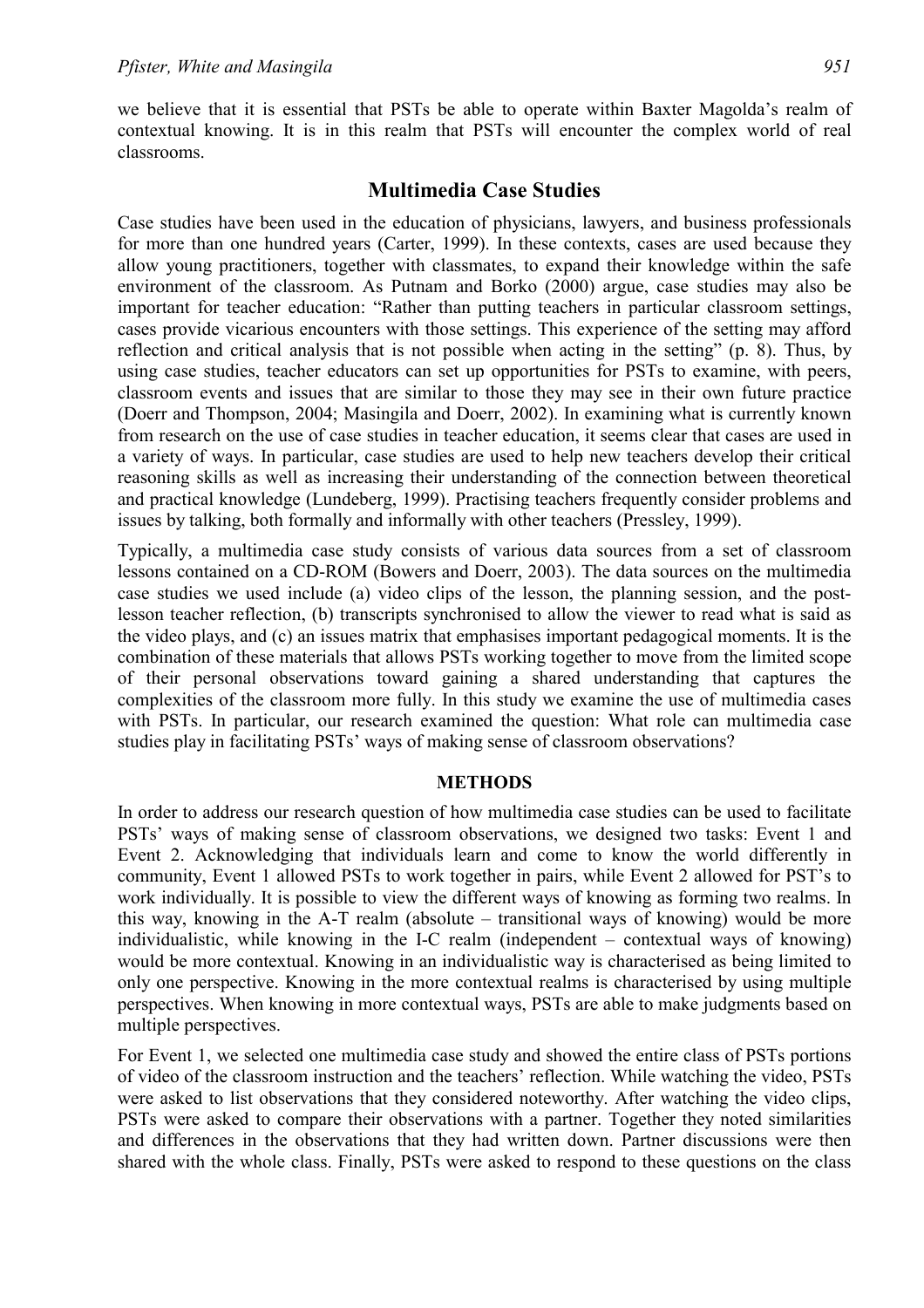website: (1) What did you see in the video clips when watching alone? (2) What did you find in the video clips when talking with a partner? (3) How do you see this exercise impacting what you observe the next time you are at your assigned school?

With the same group of PSTs we then used Event 2 at the next class meeting. Here PSTs were given a different case study to use outside of class. Given that the literature clearly indicates that beginning teachers often struggled with classroom management, we asked PSTs to use the features of the multimedia case study to locate what they deemed incidents of classroom management. We suggested that they consider accessing the issues matrix to assist them in this endeavor. In order to complete the assignment, PSTs were required to respond to questions on the class website. These questions were: (a) what did you see in the video clips? and (b) how do you see this exercise impacting what you observe the next time you are at your assigned school?

# **Participants**

Out of a class of 53 beginning PSTs, 43 volunteered to allow written assignments from the introductory course, taught by one of the authors, to be analysed for this research. Of these PSTs, 36 responded to both assignments. The PSTs were enrolled in their first education course and the majority were second-semester, first-year students. All PSTs enrolled in the course were required to complete certain assignments. Assignments completed by volunteers were later analysed for this research. The instructor was not informed regarding which PSTs had chosen to participate and allow their work to be used for this research until after their final grades had been turned in.

## **Analysis**

Guided by Baxter Magolda's (1992) framework, we coded the participants' written responses first to Event 1 and then Event 2 for emerging themes using qualitative methods (Bogdan and Biklen, 2002). We did this with the goal of categorising the PSTs' responses in order to locate their thinking within Baxter Magolda's framework after being exposed to each approach.

Again, Baxter Magolda's (1992) categories are not intended to be viewed as linear or hierarchical. The framework consists of four categories. As shown in Table 1, these categories are 'absolute knowing', 'transitional knowing', 'independent knowing', and 'contextual knowing'. As we have applied them, they represent how students made sense of Event 1 and Event 2.

Those comments we categorised as 'absolute knowing' were those that offered what seemed to be an uncritical report of teachers' actions in which all actions were taken as being correct without further analysis. Those comments that were categorised as 'transitional knowing' were those that uncritically deemed teacher actions as categorically good or bad without providing any justification. Comments categorised as 'independent knowing' were those that examined teacher decisions as one way of acting in light of how the PST thought he or she would proceed in a similar situation. Comments we categorised as contextual were those in which PSTs examined teacher decisions in light of context as they saw it. These comments were similar to those categorised as 'independent knowing', but additionally indicated a willingness to be open to the ideas of others if those views could be supported with evidence. A summary of how we interpreted Baxter Magolda's (1992) framework and sample quotes from our data is found in Table 1.

PSTs' written comments were placed twice in this framework; once after we coded their response to Event 1 and again after we coded their Event 2 response. We used the letters to indicate each category according to the following scheme A (Absolute knowers), T (Transitional knowers), I (Independent knowers), C (Contextual knowers). In the next section we illustrate what each of these ways of knowing looked like.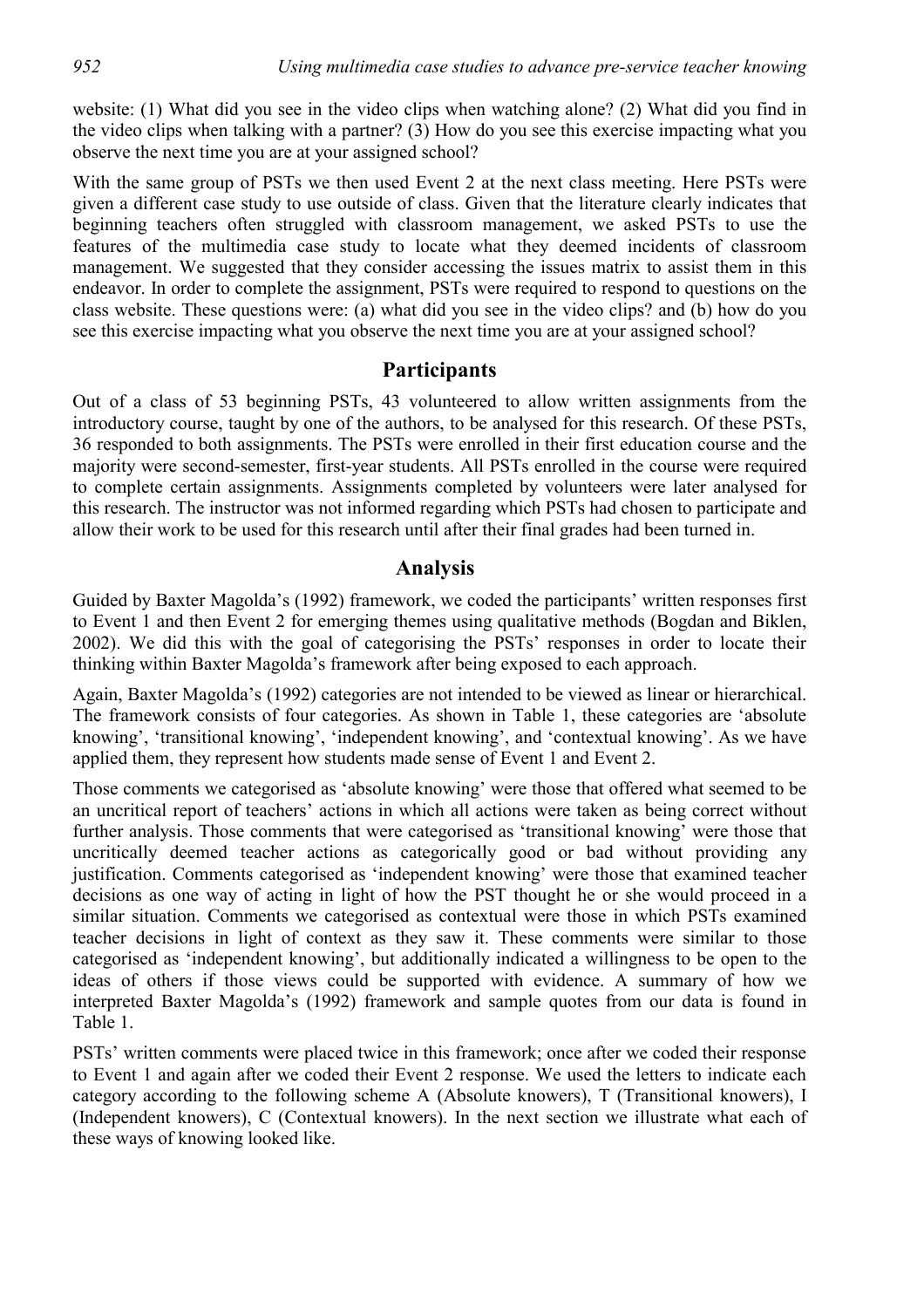| Way of       | <b>Our Interpretation of Baxter</b>         | <b>Example Quote from Data</b>                                                                             |  |  |  |  |
|--------------|---------------------------------------------|------------------------------------------------------------------------------------------------------------|--|--|--|--|
| Knowing      | <b>Magolda as Applied to This Study</b>     |                                                                                                            |  |  |  |  |
| Absolute     | PSTs report host teacher action as          | I am sure [my] host teacher knows the most effective way to                                                |  |  |  |  |
| Knowing      | being "correct" and always "right"          | control an urban classroom (Molly)                                                                         |  |  |  |  |
| Transitional | PSTs categorically deem host                | All of the other kids were talking while he [another child]                                                |  |  |  |  |
| Knowing      | teachers' actions as good or bad            | was presenting, and you could tell they didn't care too much                                               |  |  |  |  |
|              | without justification.                      | for what he had to say, and I know they [the children] are                                                 |  |  |  |  |
|              |                                             | young, but the teacher didn't do anything about it which I                                                 |  |  |  |  |
|              |                                             | thought was a little off track. (Jill)                                                                     |  |  |  |  |
| Independent  | PST <sub>s</sub> examine teacher actions as | The teacher ignored them [the students]. This tells the                                                    |  |  |  |  |
| Knowing      | one possible way of proceeding and          | students that this is appropriate behavior because they are                                                |  |  |  |  |
|              | cast teachers' decisions in light of        | not getting in trouble for it. She [the teacher] should exercise                                           |  |  |  |  |
|              | how they would proceed                      | her control over these student-to-student interactions to                                                  |  |  |  |  |
|              |                                             | maintain authority and the respect of students. (Jeanne)                                                   |  |  |  |  |
| Contextual   | PST situates his/her thoughts in            | It was interesting to note the differences in what we [my]                                                 |  |  |  |  |
| Knowing      | context as he/she sees it, but is open      | classmate] and I recorded of our observations Watching a                                                   |  |  |  |  |
|              | to ideas of others if they can be           | video of an elementary classroom made me more attuned to                                                   |  |  |  |  |
|              | supported with evidence                     | student reactions to the teacher (teacher behavior). I have                                                |  |  |  |  |
|              |                                             | found that young children are much more open and explicit                                                  |  |  |  |  |
|              |                                             | with their emotional responses and therefore are easier to                                                 |  |  |  |  |
|              |                                             | read than a junior or senior [in high school] who has spent<br>10 years learning to mask emotions. (Jerry) |  |  |  |  |
|              |                                             |                                                                                                            |  |  |  |  |

**Table 1. Coding scheme for PST responses to Event 1 and Event 2<sup>1</sup>**

# **Categorisation of Knowers**

Responses coded as absolute knowers (represented as A) were individuals who offered comments that suggested they cast classroom events simply by labelling anything the teacher did as 'positive' and within the realm of what the PST understands to be 'normal' for teaching. One comment classified as 'absolute knowing' was, "After observing the advice that was given to the student teacher [on the multimedia case study] it helps me to re-evaluate what is the correct way about classroom management" (sic). Another PST, Kim, whose comments were coded as A, stated, "I learned from the video clips that it is really hard to lecture to young children and have them pay attention. I also learned that when asking questions it's a good idea to ask questions with leading words to what you want" (sic).

Next were comments that were labelled as 'transitional knowing' (T). These comments spoke of teacher actions as being good or bad without providing any justification for the label. One PST whose comment was classified as T, in response to a prompt asking him to describe the parts of the lesson he had focused his attention on, said, "Overall the teacher was a very demanding lady who certainly got the students' attention, but not in the best way." This comment is illustrative of one that makes a judgment on the teaching, but does not offer a rationale for the critique. Another PST made the following comment, "She [the teacher] was very monotone which, at times made her sound very condescending, which was not her intention." Here the PST offers an opinion that defines how she does not think she would speak to students given the same situation.

Comments classified as 'independent knowing' (I) were those that examined decisions made by that teacher's way of acting. These comments reflect how the PST thought he or she would respond to a similar set of circumstances. One PST commented, "The teacher ignored them [the students]. This tells the students that this is appropriate behaviour because they are not getting in trouble for it. She [the teacher] should exercise her control over these student-to-student interactions to maintain authority and the respect of students." In this comment, we infer the PST

 $\overline{a}$ 

<sup>&</sup>lt;sup>1</sup> Adapted from Baxter Magolda's (1992) Framework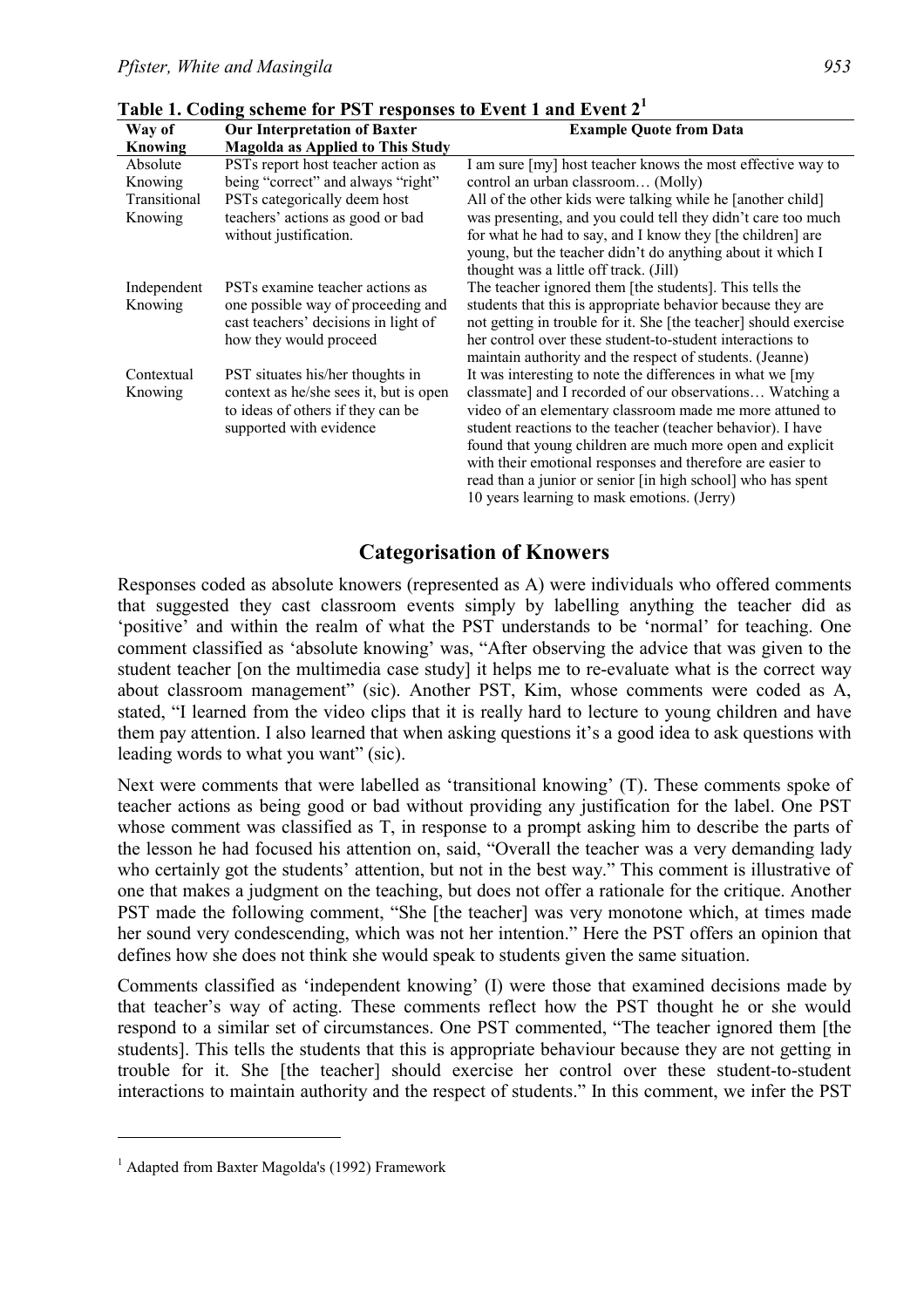thinks that she would have acted differently in the same or similar situation. She indicates that the teacher should have acted immediately to maintain more control over the students and the PST grounds her position by supplying the rationale that teachers should be in control of their classrooms. This PST's comments reflect her position that in order to maintain classroom management one must act immediately on any classroom event.

Comments classified as 'contextual knowing' (C) were those that reflected an exchange of ideas with others. These comments indicate that the PST can situate his or her thoughts in the context as he or she sees it, and is also open to the ideas of others as long as these ideas are grounded in evidence from the classroom. One PST's comment, coded as C, was, "Personally I felt that she [the teacher] was a bit disassociated from her students, which she may have been, or perhaps this is a tactic that works well for her particular environment." Another PST claimed that she has "decided to take more into account" after comparing her observations with those of her classmates. Talking with a partner helped to further ingrain these small details because it is likely no two people saw exactly the same thing. Each of these comments reflects an attention to the context of the classroom and incorporates judgment based on philosophies that are balanced by what may be deemed as other sound possible actions and alternatives regarding similar situations.

## **RESULTS**

We tallied the numbers of PSTs that we had categorised at each broad level: A, T, I, and C. Table 2 shows the resulting number of PSTs whose coded comments placed them in each way of knowing after Event 1 and Event 2.

|                                                      | <b>Coded Response to Event 1</b> |    |   |  | <b>Coded Response to Event 2</b> |    |  |  |
|------------------------------------------------------|----------------------------------|----|---|--|----------------------------------|----|--|--|
| <b>Baxter Magolda</b><br>Domain of<br><b>Knowing</b> | A                                |    |   |  | A                                |    |  |  |
| $#$ of PSTs                                          |                                  | 15 | b |  | Q                                | 17 |  |  |

**Table 2. Coding of responses** 

Our research question was designed to help us investigate how multimedia case studies could be used to facilitate PSTs' ways of making sense of classroom observations. Accordingly, we compared the coded responses from Event 1 and Event 2. These data are summarised in Table 2. According to Baxter Magolda (1992), ways of knowing should not be viewed as a hierarchy, but as domains that individuals move into and out of depending on the context. After completing Event 1, we found that more PSTs responded in ways that indicated that they were making sense (knowing) in independent and contextual ways than absolute and transitional ways. This contrasted with Event 2, that had a larger number of PSTs making sense (knowing) in absolute and transitional ways. Within this study, it is important to note that the PSTs' written comments represent only snapshots of the PSTs' way of knowing after each of the two events. The same PST might very well describe knowing in a different way when exposed to a different task.

### **DISCUSSION**

In this section we discuss the results of this study and we offer discussion on possible reasons for the results that we found. Event 1 yielded responses representing PSTs' ways of knowing in Baxter Magolda's (1992) model. We anticipated that when working together, as in Event 1, more PSTs would fall into the contextual and independent realms, than when working alone, as in Event 2. We anticipated this would happen because the PSTs would have to share and justify their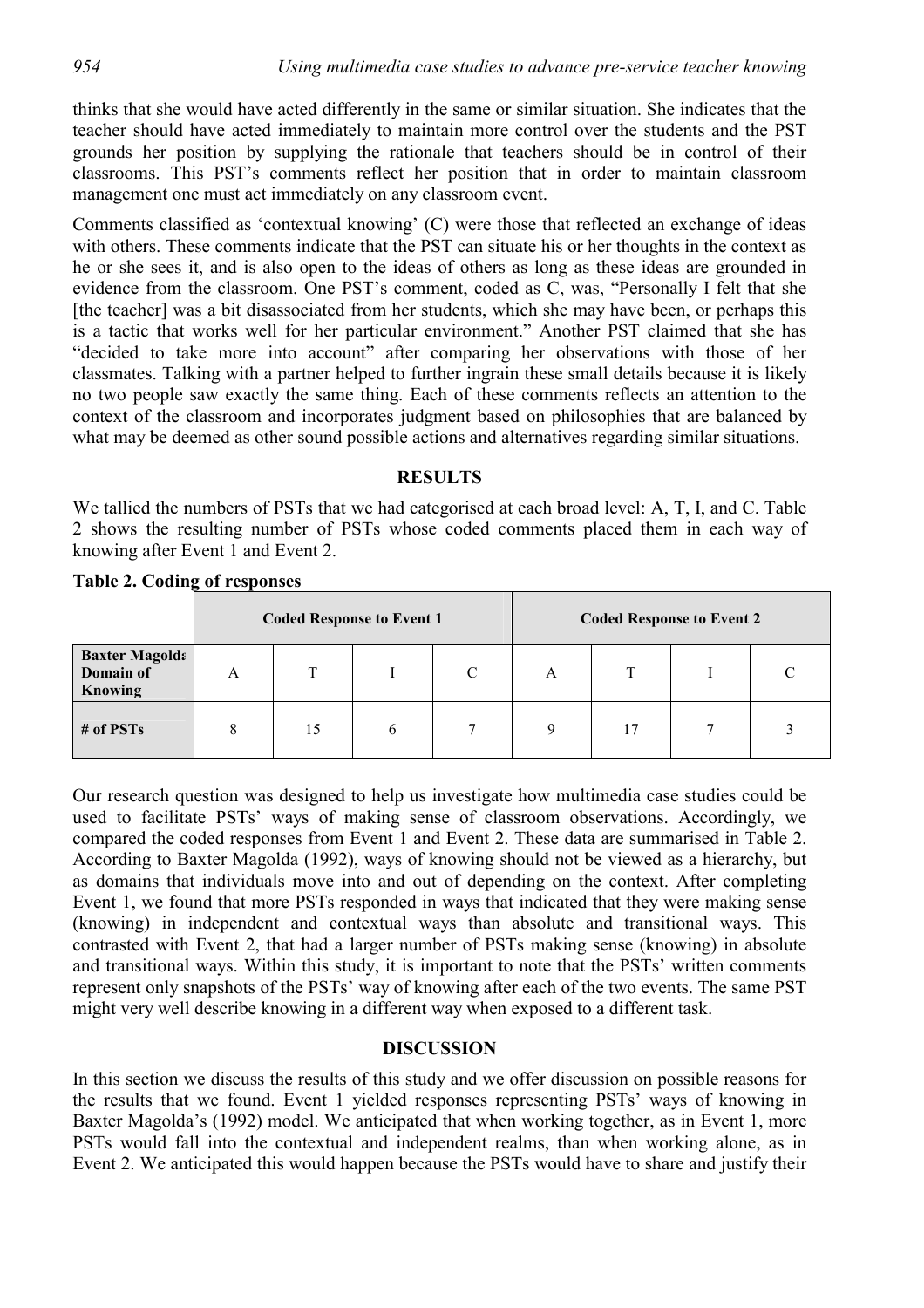comments to their classmates. Thus, in describing their rationales, they would, by virtue of the demands of the activity, be exhibiting the qualities outlined within the descriptions of contextual and independent domains.

That said, there are several implications for teacher educators. If PSTs are to make meaning from their experiences together, then they must have common experiences on which to build the shared and heightened understandings. It is by working together that PSTs are able to make meaning of their experiences and consider them in I-C ways. It is these more complex understandings that will help PSTs become enculturated into the community of practice that Putnam and Borko (2000) described. Multimedia case studies are a powerful tool for teacher educators to provide their students with these common experiences.

Because more PSTs' comments were categorised as being within the I-C realm after the group discussions in Event 1, it is plausible to infer that multimedia case studies should in conjunction with class time for PSTs to discuss their findings with each other and with their instructor. There is strong evidence that PSTs gain confidence in themselves and their teaching methods by talking through situations and exploring cases together with their peers (Barnett and Tyson, 1999).

Additionally, it is not enough just to provide opportunities for PSTs to talk with one another about the multimedia case study. It is logical to assume that PSTs will not be able to glean full understanding from simply interacting with a multimedia case study on their own and then discussing it with their peers. By having the course instructor act as the facilitator for discussion, much deeper understanding of the complex issues presented in the case is possible (Barnett and Tyson, 1999). This facilitator is most effective when he or she takes the role of pushing students to go further in their thinking and consider each other's viewpoints carefully (Levin, 1999). Therefore, through working with the facilitator and through discussion with classmates, these PSTs may be able to know in the independent and contextual ways; thus, placing themselves more in a position that acknowledges the complexities of classrooms. When on their own again they reverted to previous ways of thinking more toward the absolute and transitional realm. That said, teacher educators should design opportunities for PSTs to discuss classroom events with peers with the guidance of the teacher educator acting as a facilitator. It may appear that we are privileging more contextual ways of knowing over more absolute ways, but this is not the case. We are simply reporting that these interventions seem to allow PSTs to think in ways that more closely resemble the complexities in classrooms.

Future research might be focused in two areas. First, we recommend continuing to use multimedia case studies as a tool within Baxter Magolda's (1992) framework in order to locate PSTs' ways of knowing. Teacher educators should identify their PSTs' ways of knowing in order to design opportunities for them to construct new understandings of the context where they may be teaching.

Secondly, future research might be done to investigate whether multimedia case studies can help PSTs build more stable capacity to continue to know in the I-C realm. In the contextual way of knowing, this reliance on others "is replaced by an equalising of self and others" (p. 373). Therefore, "autonomy and connection are both required for complex forms of knowing" (p. 373). By discussing issues, PSTs gain confidence in their own ability to make decisions (Barnett and Tyson, 1999). Researchers should explore how opportunities such as incorporating the use of multimedia case studies in beginning PST education courses can open PSTs to the notion of privileging what they personally observe as they share their observations with classmates. Doing this might help teacher educators discover ways of helping PSTs to use multiple ways of knowing, particularly being able to know in the contextual realm when considering classroom events.